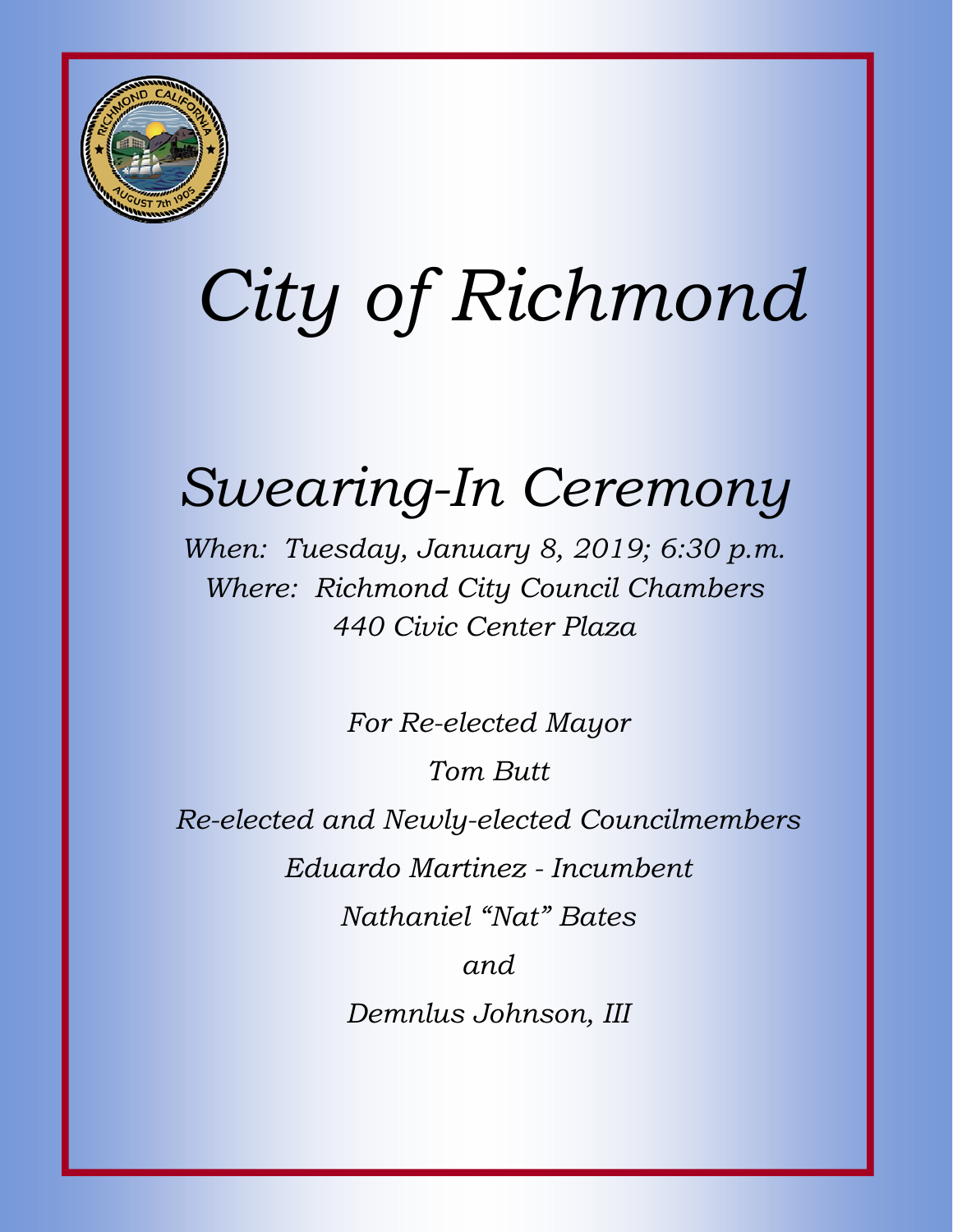### *BRIEF HISTORY OF*

#### *THE RICHMOND CITY COUNCIL*

*The following information was taken from minutes of the Board of Trustees and the Council of the City of Richmond dated August 14, 1905, and July 6, 1909, respectively.* 

 *On August 14, 1905, the first meeting of the Board of Trustees of the City of Richmond was called to order at 8:25 p.m. in the main office of the Critchett Building located at 224 Richmond Avenue. Trustees present were: Critchett, Babcock, Kenny, Garrard, and Curry. Trustee Garrard nominated Trustee Curry to be President of the City Board. The nomination was seconded by Trustee Kenny, and "Mr. Curry was declared elected and took the chair."* 

 *A special election was held on February 9, 1909, and the qualified voters of the City voted in favor of and duly ratified the City Charter as proposed by the Board of Trustees. Section 1 of Article III of the Charter states that "All powers herein granted to and vested in the City of Richmond, except as herein otherwise provided, be exercised by a Council to be designated the Council of the City of Richmond . . ." As a result of the voters' approval of the City Charter, the Board of Trustees became the Council of the City of Richmond. Section 3 of Article III of the Charter states that the Council shall be composed of nine members (At the November 2, 2004, Election and effective with the 2008 Election, the composition of the City Council was changed from nine to seven members).* 

 *An election was held on May 10, 1909, and the first Councilmen were elected. At the July 6, 1909, meeting of the Council, the City Clerk read Certificates of Election for the following Councilmen: Edward J. Garrard, John N. Hartnett, James C. Owens, Edward McDuff, Otto R. Ludewig, Homer Eugene Wyatt, John Joseph Dooling, Joseph Benjamin Willis, and Gerry Alton Follet. During the July 6, 1909, meeting the Council, by secret ballot, elected Councilman Joseph Benjamin Willis as the Presiding Officer of the Council to be known as Mayor of the City of Richmond.*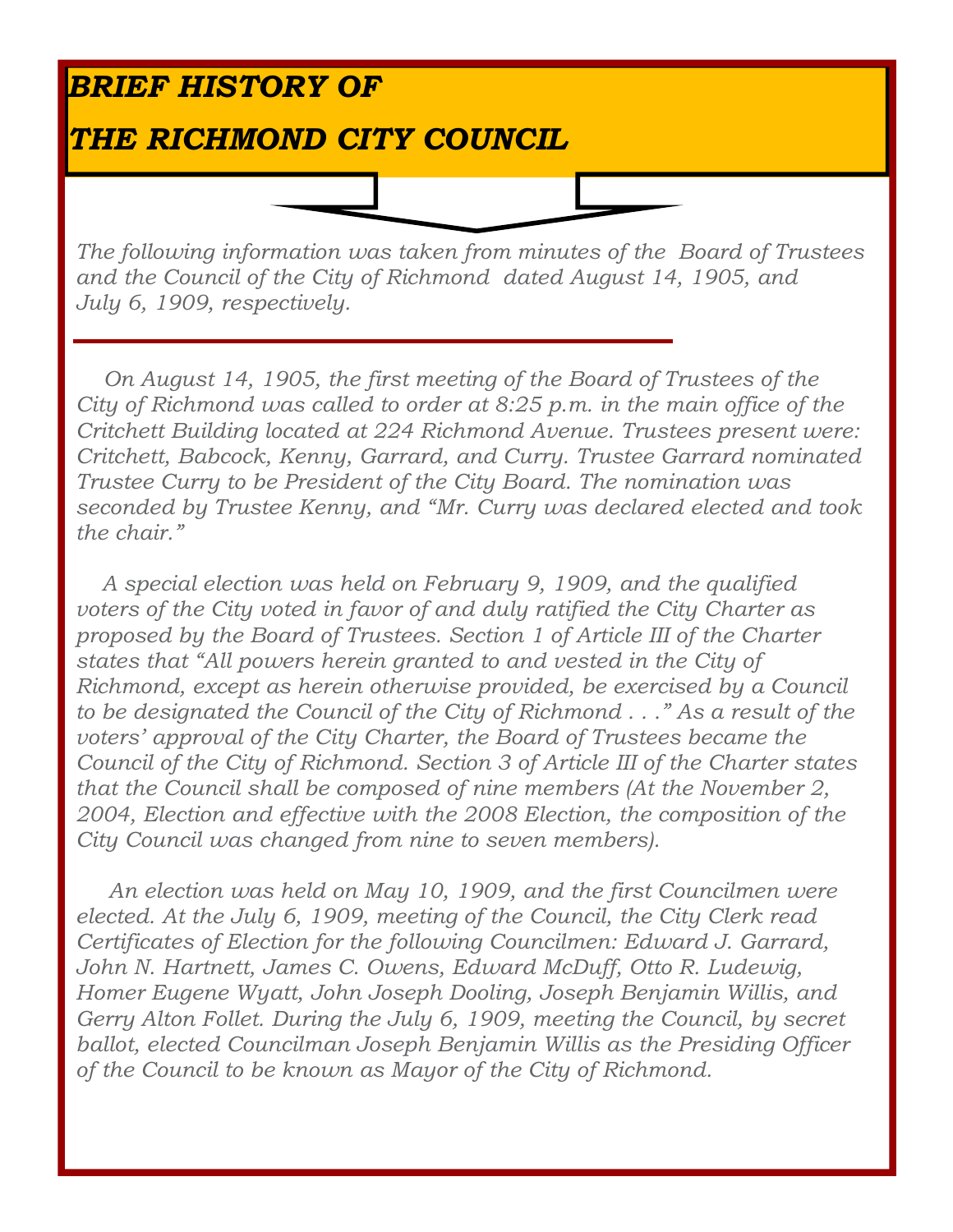#### PROGRAM

- *Welcome and Introductions by: Mayor Tom Butt*
- *Pledge of Allegiance: (Please Stand)*
- *Invocation: Pastor Mark Sharpe Southside Church of Christ 1501 Florida Avenue*
- *Best Wishes to Departing Councilmembers from: Mayor Tom Butt, Vice Mayor Melvin Willis, Councilmembers Ben Choi, Eduardo Martinez, and Jael Myrick*
- *Presentation of Service Awards to Councilmembers Jovanka Beckles and Ada Recinos by: Mayor Tom Butt*
- *Comments from: Councilmembers Jovanka Beckles and Ada Recinos*
- *Administration of Oath of Office and Presentation of Certificates of Election to: Tom Butt (Incumbent), Eduardo Martinez (Incumbent), Nathaniel "Nat" Bates, and Demnlus Johnson, III by: City Clerk Pamela Christian*
- *Comments and Expressions of Appreciation from: Mayor Tom Butt, Councilmembers Eduardo Martinez, Nathaniel "Nat" Bates, and Demnlus Johnson, III*
- *Roll Call by: City Clerk Pamela Christian*
- *Welcome to Re-elected Mayor and Re-elected/New Councilmembers from: Vice Mayor Melvin Willis, Councilmembers Ben Choi, and Jael Myrick*
- *Closing Remarks from: City Manager Carlos Martinez and Mayor Tom Butt*
- *Adjournment by: Mayor Tom Butt*

l

*Reception immediately following in the* 

*Richmond Auditorium* 

*403 Civic Center Plaza*